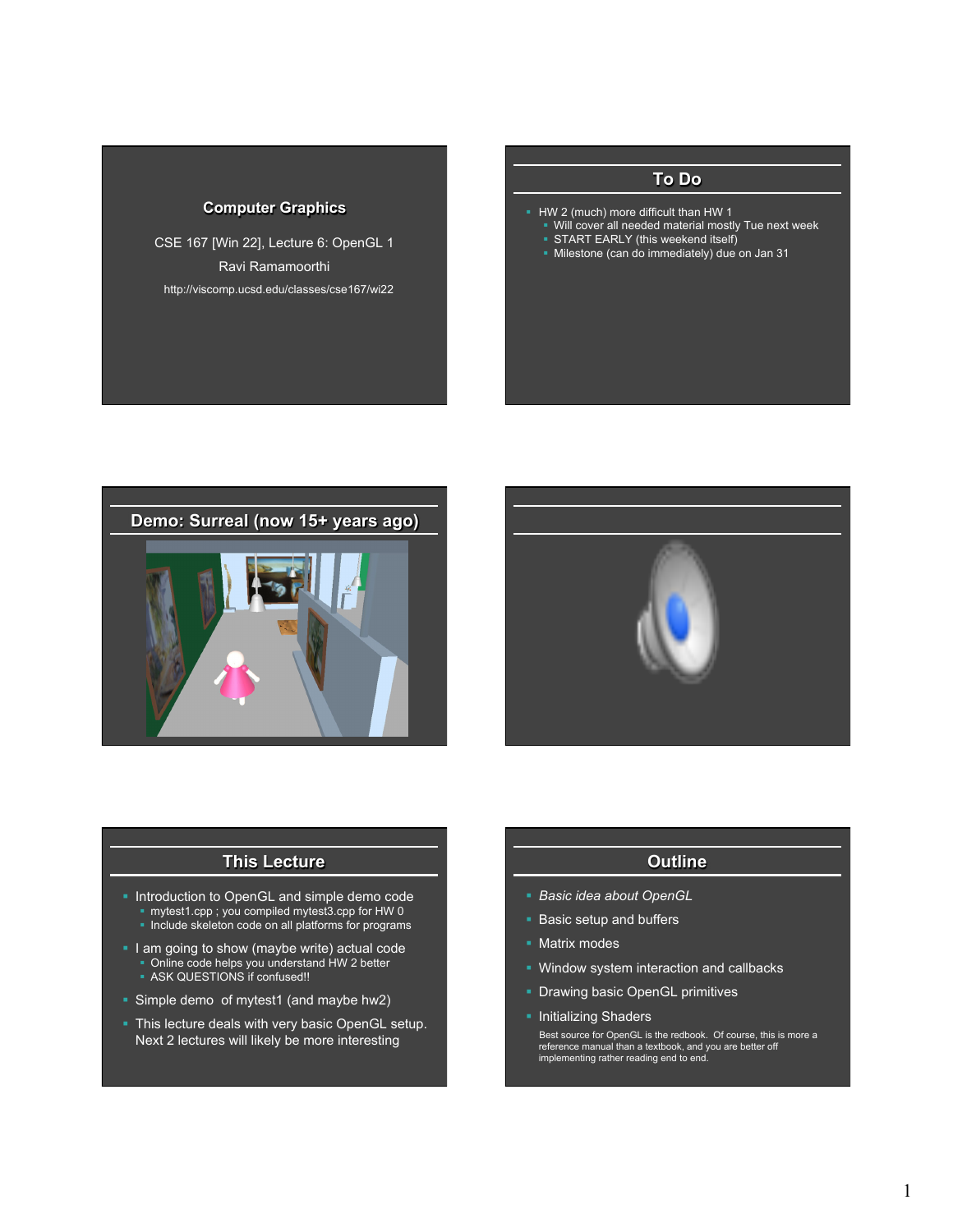# **Introduction to OpenGL**

- § OpenGL is a graphics *API*
	- Portable software library (platform-independent)
	- **Layer between programmer and graphics hardware** Uniform instruction set (hides different capabilities)
- **OpenGL can fit in many places** 
	-
	- Between application and graphics system<br>■ Between higher level API and graphics system
- § Why do we need OpenGL or an API?
	- § Encapsulates many basic functions of 2D/3D graphics
	- Think of it as high-level language (C++) for graphics
	- § History: Introduced SGI in 92, maintained by Khronos
	- § Precursor for DirectX, WebGL, Java3D etc.





# **GPUs and Programmability**

- Since 2003, can write vertex/pixel shaders
- § *Older fixed function pipeline deprecated, not taught*
- **E** Like writing C programs (see OpenGL book)
- Performance >> CPU (even used for non-graphics)
- § Operate *in parallel* on all vertices or fragments
- Are teaching CSE 167 with programmable shaders • And modern OpenGL (3.1+) and GLSL 330+!



| Outline         |
|-----------------|
| ea about OpenGL |
| tup and buffers |
| odes            |

- § Window system interaction and callbacks
- **Drawing basic OpenGL primitives**
- **Initializing Shaders**

■ Basic ide § *Basic setup and buffers*   $\blacksquare$  Matrix m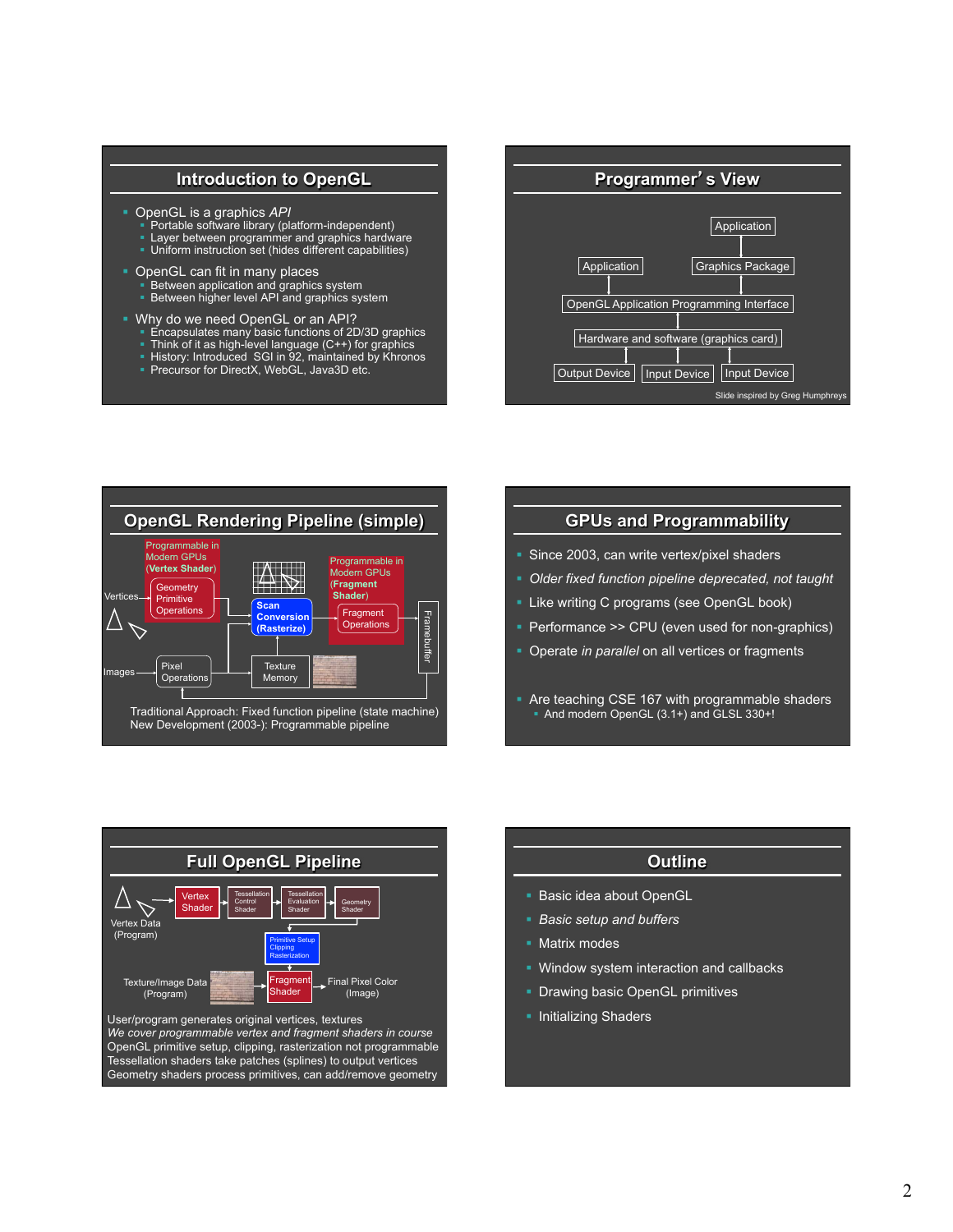# **Buffers and Window Interactions**

- § Buffers: Color (front, back, left, right), depth (z), accumulation, stencil. When you draw, you write to some buffer (most simply, front and depth)
- **Buffers also used for vertices etc. Buffer data** and buffer arrays (will see in creating objects)
- § No window system interactions (for portability) § But can use GLUT / FreeGLUT (or Motif, GLX, Tcl/Tk)
	- § Callbacks to implement mouse, keyboard interaction

# **Basic Setup (can copy; slight OS diffs) int main(int argc, char\*\* argv)**  glutIni(iargo, argy);<br>
// Requests the type of buffers (Single, RGB).<br>
// Think about what buffers you would need...<br>
glutInitDisplayMode (GUUT\_3INGE | GUUT\_RGB);<br>
// Need to add GUUT\_3\_2\_CORE\_PROFILE for Apple/Mac OS<br>
glu  **// Now, we define callbacks and functions for various tasks. glutDisplayFunc(display);**  glutReshapeFunc(reshape) ;<br>glutReyboardFunc(Reyboard);<br>glutMouseFunc(mouse) ;<br>glutMouseFunc(mouse) ;<br>glutMoisonTunc(mousedIze) ;<br>glutMoinLop(); // Start the main code<br>deletBuffers(); //Termination. Delete buffers generated

# **Outline**

- **Basic idea about OpenGL**
- Basic setup and buffers
- § *Matrix modes*
- Window system interaction and callbacks
- **Drawing basic OpenGL primitives**
- Initializing Shaders

# **Viewing in OpenGL**

- § *Inspired by old OpenGL. Now, only best practice, not requirement*  § *You could do your own thing, but this is still the best way to develop viewing*
- § Viewing consists of two parts § Object positioning: *model view* transformation matrix § View projection: *projection* transformation matrix

**}** 

- Old OpenGL (no longer supported/taught in 167), two matrix stacks<br>■ GL\_MODELVIEW\_MATRIX, GL\_PROJECTION\_MATRIX<br>■ Could push and pop matrices onto stacks
- New OpenGL: Use C++ STL templates to make stacks as needed<br>
Ⅰ e.g. stack <mat4> modelview ; modelview.push(mat4(1.0)) ;<br>
 GLM libraries replace many deprecated commands. Include mat4
- § Convention: camera always at the origin, pointing in the –*z* direction
- § Transformations move objects relative to the camera
- § In old OpenGL, *Matrices are column-major and right-multiply top of stack*. (Last transform in code is first actually applied). In new GLM, similarly (read the assignment notes and documentation).

### **Basic initialization code for viewing**

**#include <GL/glut.h> //also <GL/glew.h>; <GLUT/glut.h> for Mac OS #include <stdlib.h> //also stdio.h, assert.h, glm, others** 

**int mouseoldx, mouseoldy ; // For mouse motion GLfloat eyeloc = 2.0 ; // Where to look from; initially 0 -2, 2 glm::mat4 projection, modelview; // The mvp matrices themselves** 

**void init (void)** 

- **{ /\* select clearing color \*/ glClearColor (0.0, 0.0, 0.0, 0.0);**
- **/\* initialize viewing values \*/ projection = glm::mat4(1.0f); // The identity matrix**
- // Think about this. Why is the up vector not normalized?<br>modelview = glm::loakAt(glm::vec3(0,-gyeloc,eyeloc),<br> $\int$ // (To be cont'd). Geometry and shader set up later ...

# **Outline**

- **Basic idea about OpenGL**
- Basic setup and buffers
- Matrix modes
- § *Window system interaction and callbacks*
- **Drawing basic OpenGL primitives**
- **Initializing Shaders**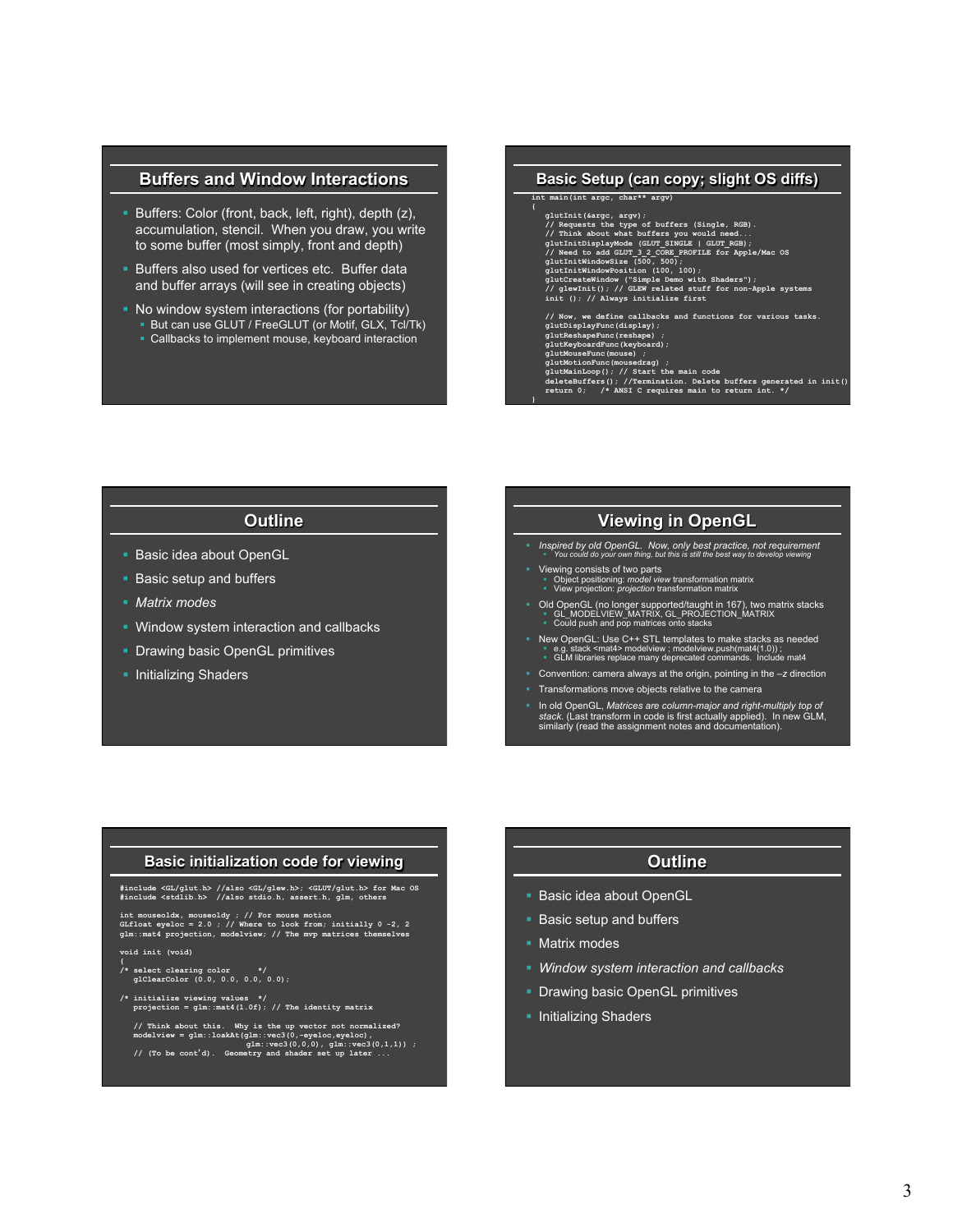# **Window System Interaction**

- § Not part of OpenGL
- § Toolkits (GLUT) available (red book: freeglut)
- Callback functions for events
	- § Keyboard, Mouse, etc.
	- Open, initialize, resize window
	- Similar to other systems (X, Java, etc.)
- Our main func included **glutDisplayFunc(display); glutReshapeFunc(reshape) ; glutKeyboardFunc(keyboard); glutMouseFunc(mouse) ; glutMotionFunc(mousedrag) ;**

# **Basic window interaction code /\* Defines what to do when various keys are pressed \*/ void keyboard (unsigned char key, int x, int y) { switch (key) { case 27: // Escape to quit exit(0) ; break ; default: break ; } /\* Reshapes the window appropriately \*/ void reshape(int w, int h) {**  glViewport  $(0, 0, (GListzei) w, (GListzei) h)$ ;<br>
// Note that the field of view takes in a radian angle<br>
projection = glm: perspective  $(30.0f / 180.0f * glm:pi\timesfloat)$ ,<br>  $(GLfloat)w / (GLfloat)h, 1.0f, 10.0f)$ ;<br>
glUniformMatrix4fv(projectionPos, 1, G

**}** 

# **Mouse motion (demo)**

/\* Defines a Mouse callback to zoom in and out \*/<br>  $\ell$ \* Defines a Mouse callback to zoom in and out \*/<br>  $\ell$ \* This is done by modifying gluLook<br>
\*/\* The actual motion is in mousedrag<br>
\*/\* mouse imply sets state for mouse  **else if (state == GLUT\_DOWN) { mouseoldx = x ; mouseoldy = y ; // so we can move wrt x , y } } else if (button == GLUT\_RIGHT\_BUTTON && state == GLUT\_DOWN) { // Reset gluLookAt eyeloc = 2.0 ;**  modelview = glm::lookAt(glm::vec3(0, -eyeloc, eyeloc),<br>
// Send the updated matrix to the shader<br>
(1, 1, 1);<br>
(1, 1);<br>
glUniformMatrix4fv(modelviewPos,1, GL\_FALSE, fmodelview[0][0]);<br>
glutPostRedisplay() ; // Redraw scene



# **Outline**

- **Basic idea about OpenGL**
- Basic setup and buffers
- § Matrix modes

**}** 

- § Window system interaction and callbacks
- § *Drawing basic OpenGL primitives*
- Initializing Shaders

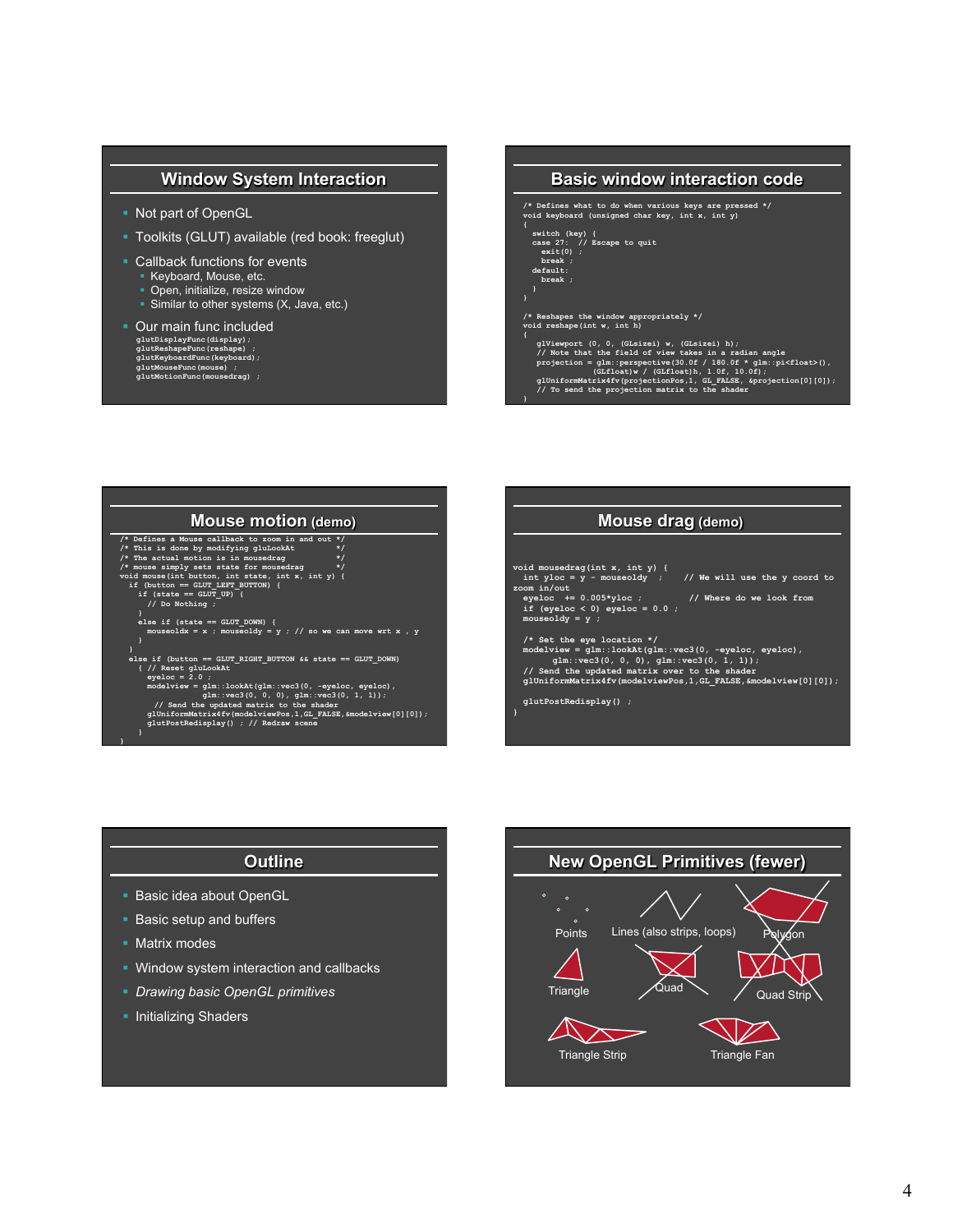# **Geometry**

- § Points (GL\_POINTS) Stored in Homogeneous coordinates
- § Line segments (GL\_LINES) § Also (GL\_LINE\_STRIP, GL\_LINE\_LOOP)
- § Triangles (GL\_TRIANGLES) § Also strips, fans (GL\_TRIANGLE\_STRIP, GL\_TRIANGLE\_FAN)
- § More complex primitives (GLUT): Sphere, teapot, cube,… § Must now be converted into triangles (which is what skeleton does)

# **Old OpenGL: Drawing**

- § Enclose vertices between glBegin() … glEnd() pair Can include normal C code and attributes like the colors
	- Inside are commands like glVertex3f, glColor3f
	- **Example 3** Attributes must be set *before* the vertex
- § Assembly line (pass vertices, transform, shade)
	- § These are vertex, fragment shaders on current GPUs
	- § *Immediate Mode*: Sent to server and drawn
- § Client-Server model (client generates vertices, server draws) even if on same machine
	- § glFlush() forces client to send network packet
	- § glFinish() waits for ack, sparingly use synchronization
- § New OpenGL: **Vertex Array Objects** (next)

#### **Old OpenGL: Drawing** *(not used)*  **void display(void) { glClear (GL\_COLOR\_BUFFER\_BIT);**  // draw polygon (square) of unit length centered at the origin<br>// This code draws each vertex in a different color.<br>// The hardware will blend between them.<br>// The is a useful debugging trick. I make sure each vertex<br>// ap glBegin (GL\_POLYGON)<br>glColor3f (1.0, 0.0, 0.0);<br>glColor3f (0.5, 0.5, 0.0);<br>glColor3f (0.0, 1.0, 0.0);<br>glColor3f (0.0, 1.0, 0.0);<br>glColor3f (0.0, 0.0, 1.0);<br>glColor3f (0.0, 0.0, 1.0);<br>glVertex3f (0.5, -0.5, 0.0);<br>glVertex3f  **glEnd(); glFlush () ; }**   $(-.5, -.5)$ **BLUE**  $(.5, -.5)$ **WHITE**  $(.5, .5)$ RED  $(-.5, .5)$ **GREEN**

# **Modern OpenGL: Floor Specification const GLfloat floorverts[4][3] = {**   $\{0.5, 0.5, 0.0\}$ ,  $\{-0.5, 0.0\}$ ,  $\{-0.5, 0.0\}$ ,  $\{-0.5, -0.5, 0.0\}$ ,  $\{0.5, -0.5, 0.0\}$ **} ; const GLfloat floorcol[4][3] = { {1.0, 0.0, 0.0}, {0.0, 1.0, 0.0}, {0.0, 0.0, 1.0}, {1.0, 1.0, 1.0} } ; const GLubyte floorinds[1][6] = { {0, 1, 2, 0, 2, 3} } ; //tris const GLfloat floorverts2[4][3] = {**   $\{0.5, 0.5, 1.0\}$ ,  $\{-0.5, 0.5, 1.0\}$ ,  $\{-0.5, -0.5, 1.0\}$ ,  $\{0.5, -0.5, 1.0\}$

**}** 

**const GLfloat floorcol2[4][3] = { {1.0, 0.0, 0.0}, {1.0, 0.0, 0.0}, {1.0, 0.0, 0.0}, {1.0, 0.0, 0.0}** 

#### **} ; // all red and on top**

**const GLubyte floorinds2[1][6] = { {0, 1, 2, 0, 2, 3} } ; //tris** 

#### **Modern OpenGL: Initialize Buffers void initobject (GLuint object, GLfloat \* vert, GLint sizevert, GLfloat \* col, GLint sizecol, GLubyte \* inds, GLint sizeind, GLenum type) { int offset = object \* numperobj; glBindVertexArray(VAOs[object]); glBindBuffer(GL\_ARRAY\_BUFFER, buffers[Vertices+offset]) ; glBufferData(GL\_ARRAY\_BUFFER, sizevert, vert,GL\_STATIC\_DRAW); // Use layout location 0 for the vertices glEnableVertexAttribArray(0); glVertexAttribPointer(0, 3, GL\_FLOAT, GL\_FALSE, 3 \* sizeof(GLfloat), 0); glBindBuffer(GL\_ARRAY\_BUFFER, buffers[Colors+offset]) ; glBufferData(GL\_ARRAY\_BUFFER, sizecol, col,GL\_STATIC\_DRAW); // Use layout location 1 for the colors glEnableVertexAttribArray(1); glVertexAttribPointer(1, 3, GL\_FLOAT, GL\_FALSE, 3 \* sizeof(GLfloat), 0); glBindBuffer(GL\_ELEMENT\_ARRAY\_BUFFER, buffers[Elements+offset]) ; glBufferData(GL\_ELEMENT\_ARRAY\_BUFFER, sizeind, inds,GL\_STATIC\_DRAW); PrimType[object] = type; NumElems[object] = sizeind; // Prevent further modification of this VAO by unbinding it glBindVertexArray(0);**

### **Modern OpenGL: Vertex Array Objects**

- **const int numobjects = 2 ; // number of objects for buffer**
- **const int numperobj = 3 ; // Vertices, colors, indices GLuint VAOs[numobjects]; // A Vertex Array Object per object**
- **GLuint buffers[numperobj\*numobjects] ; // List of buffers geometric data**
- **GLuint objects[numobjects]; // For each object**
- **GLenum PrimType[numobjects];// Primitive Type (triangles, strips) GLsizei NumElems[numobjects] ; // Number of geometric elements**
- **// Floor Geometry is specified with a vertex array enum {Vertices, Colors, Elements} ; // For arrays for object**
- **enum {FLOOR, FLOOR2} ; // For objects, for the floor**
- **//------In init below (creates buffer objects for later use)----- glGenVertexArrays(numobjects, VAOs); //create unique identifiers glGenBuffers(numperobj\*numobjects, buffers); //and for buffers**
- **void deleteBuffers() { // Like a destructor**
- **glDeleteVertexArrays(numobjects, VAOs); glDeleteBuffers(numperobj\*numobjects, buffers);}**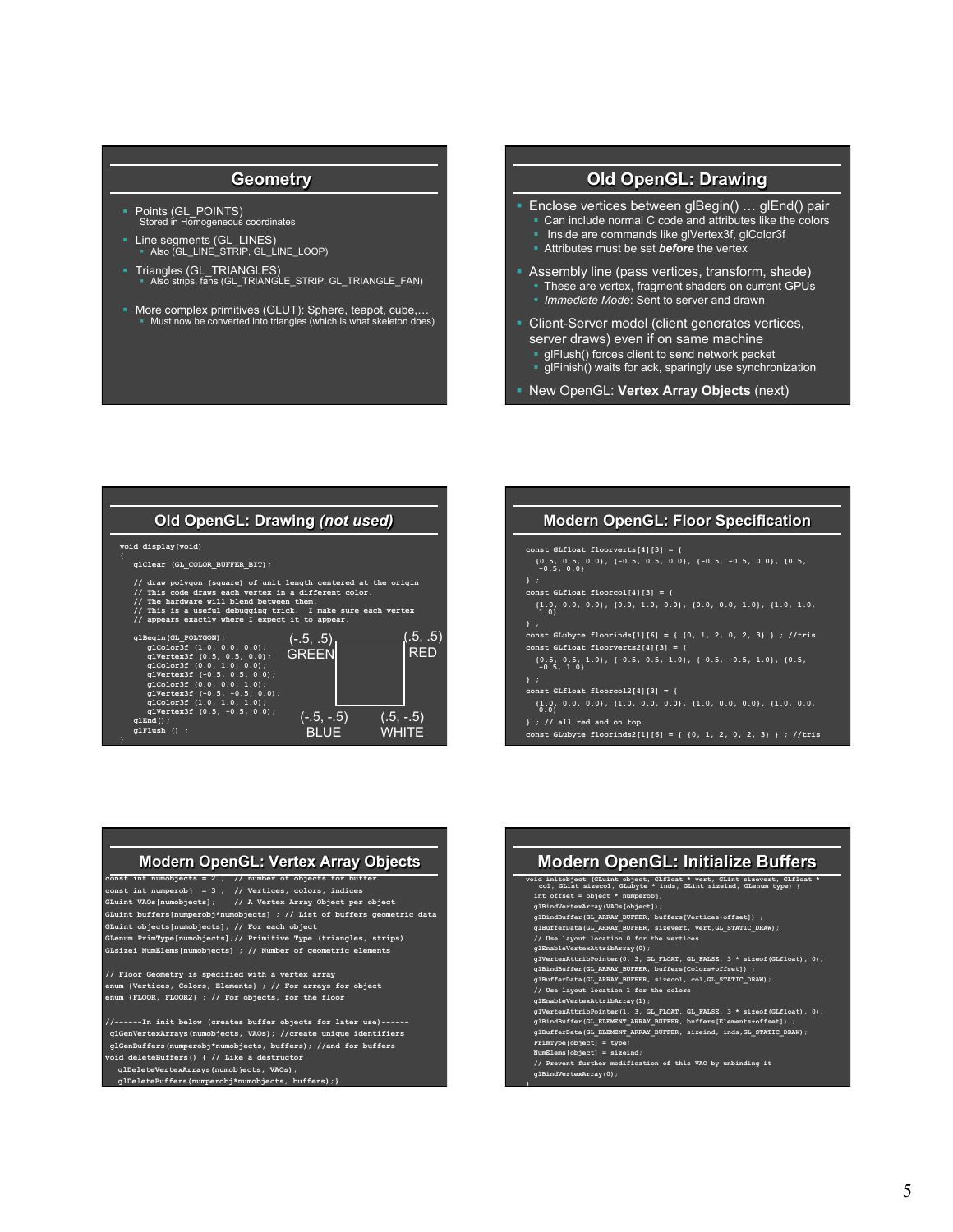## **Modern OpenGL: Draw Vertex Object**

**void drawobject(GLuint object) { glBindVertexArray(VAOs[object]); glDrawElements(PrimType[object], NumElems[object],**  $GL$ UNSIGNED\_BYTE, 0);  **glBindVertexArray(0); //unbind** 

- **void display(void) {**
- **glClear (GL\_COLOR\_BUFFER\_BIT); // clear all pixels drawobject(FLOOR) ; drawobject(FLOOR2)**
- **glFlush (); // start processing buffered OpenGL commands**
- **}**

**}** 

# **Initialization for Drawing, Shading**

**GLuint vertexshader, fragmentshader, shaderprogram ; // shaders** 

 **// Initialization in init() for Drawing glGenVertexArrays(numobjects, VAOs) ; glGenBuffers(numperobj\*numobjects, buffers) ;** 

**#include "shaders.h"** 

 **initobject(FLOOR, (GLfloat \*) floorverts, sizeof(floorverts), (GLfloat \*) floorcol, sizeof (floorcol), (GLubyte \*) floorinds, sizeof (floorinds), GL\_TRIANGLES) ;**  initobject(FLOOR2, (GLfloat \*) floorverts2, sizeof(floorverts2), (GLiloat \*) floorcol2), sizeof(floorcol2), sizeof (floorcol2), sizeof (floorcol2), sizeof (floorcol2), GLubyte \*) floorinds2,

 **// In init() for Shaders, discussed next vertexshader = initshaders(GL\_VERTEX\_SHADER, "shaders/nop.vert") ; fragmentshader = initshaders(GL\_FRAGMENT\_SHADER, "shaders/nop.frag") ; shaderprogram = initprogram(vertexshader, fragmentshader) ;**



- **Basic idea about OpenGL**
- **Basic setup and buffers**
- Matrix modes
- Window system interaction and callbacks
- **Drawing basic OpenGL primitives**
- § *Initializing Shaders*